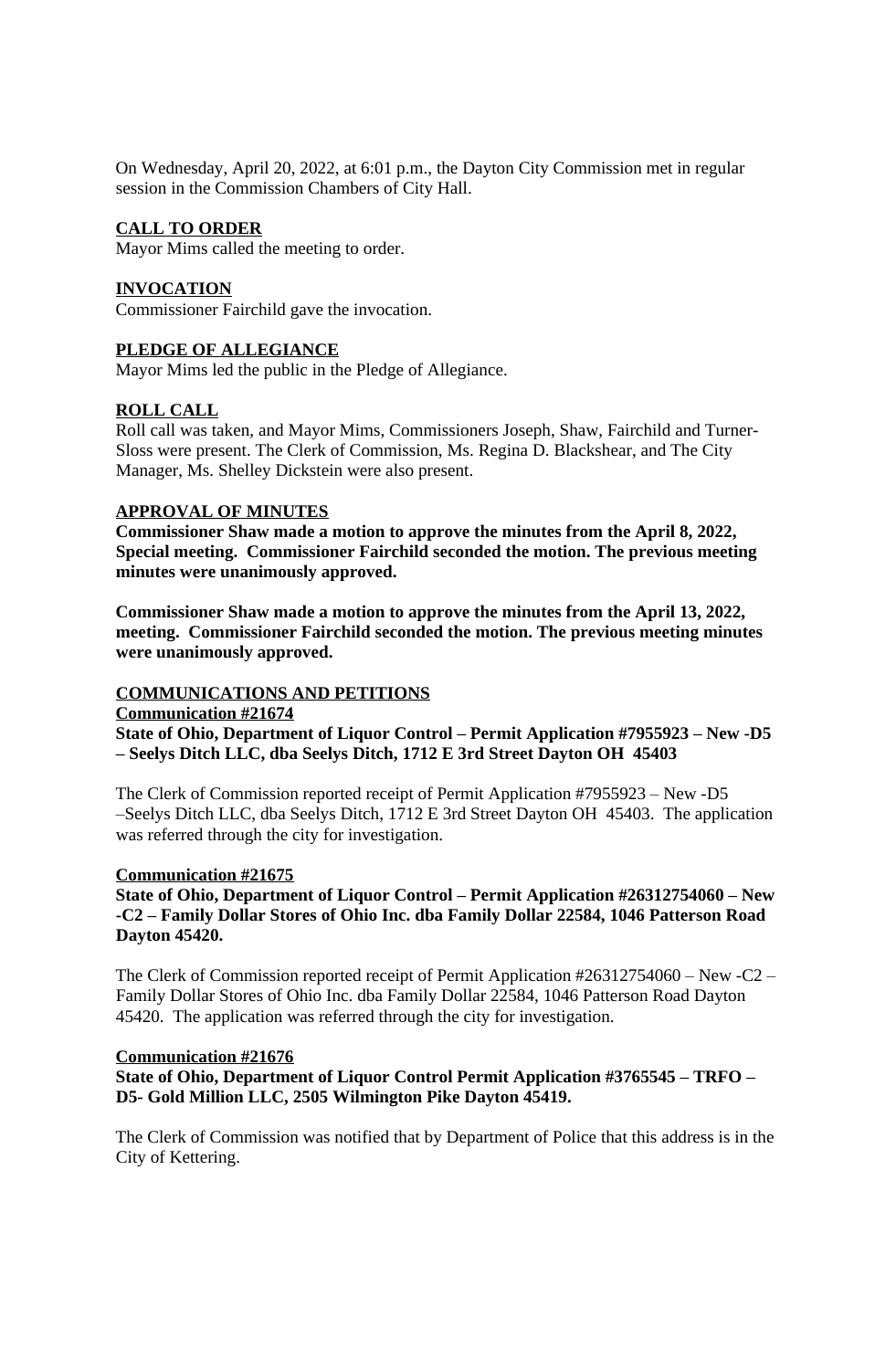# **Communication #21677**

Work Session handout – Dayton' Sustainability Program Update.

## **SPECIAL AWARDS/PRESENTATIONS**

#### **Bosnia Students**

Mayor Mims invited Ms. Miranda Brooks, Mediation Specialist, Dayton Mediation Center, to the podium to introduce students and teachers from Bosnia who are a part of the Youth Leadership Program.

Ms. Brooks said this is the third exchange cohort since 2019. She said the program provides an opportunity for Bosnian students and teachers to further explore ideals of democracy, public discourse and dialogue, civic and community engagement, diversity and volunteerism while learning and experiencing alongside their American peers. She said the students and teachers are experiencing American culture and life with homestays in local homes with host families.

Ms. Brooks had the students and teachers introduce themselves and tell where they were from.

Commissioner Turner-Sloss welcomed the students and teachers to the City of Dayton and said she hopes they enjoy the Dragons Game.

Commissioner Fairchild welcomed the students and teachers and said they give them gifts just by their presence.

Commissioner Shaw welcomed the students and told them to return soon.

Commissioner Joseph thanked the State Department, for funding the project, the Medication Center and the City Commission for their support.

Mayor Mims thanked them for coming and said he appreciates everyone involved with this endeavor.

#### **ADDITIONS OR DELETIONS TO THE CALENDAR**

The Clerk of Commission, Ms. Regina Blackshear, said Calendar Items No. 9 and 10 were inadvertently listed under revenue to the city and should be listed under E. Other Contributions and Etc.

# **DISCUSSION OF CALENDAR ITEMS**

**Calendar Item No. 1. Sub-item E.1. Beau Townsend Ford, Inc.- Purchase Order** The City Manager, Ms. Shelley Dickstein, said this is the first of many purchases of allelectric vehicles and is a part of the Sustainability Plan.

Commissioner Joseph thanked Ms. Dickstein for her work in moving the City of Dayton fleet toward electricity. He said it's the way of the future and will bring energy costs down.

**Calendar Item No. 2. St. Vincent de Paul Social Service Inc. -Grant Agreement and Calendar Item No. 3. St. Vincent de Paul Social Service Inc. -Grant Agreement** The City Manager, Ms. Shelley Dickstein, said these items represent the annual grant agreements that support homeless operations at the Men's Gateway and Women's Shelter.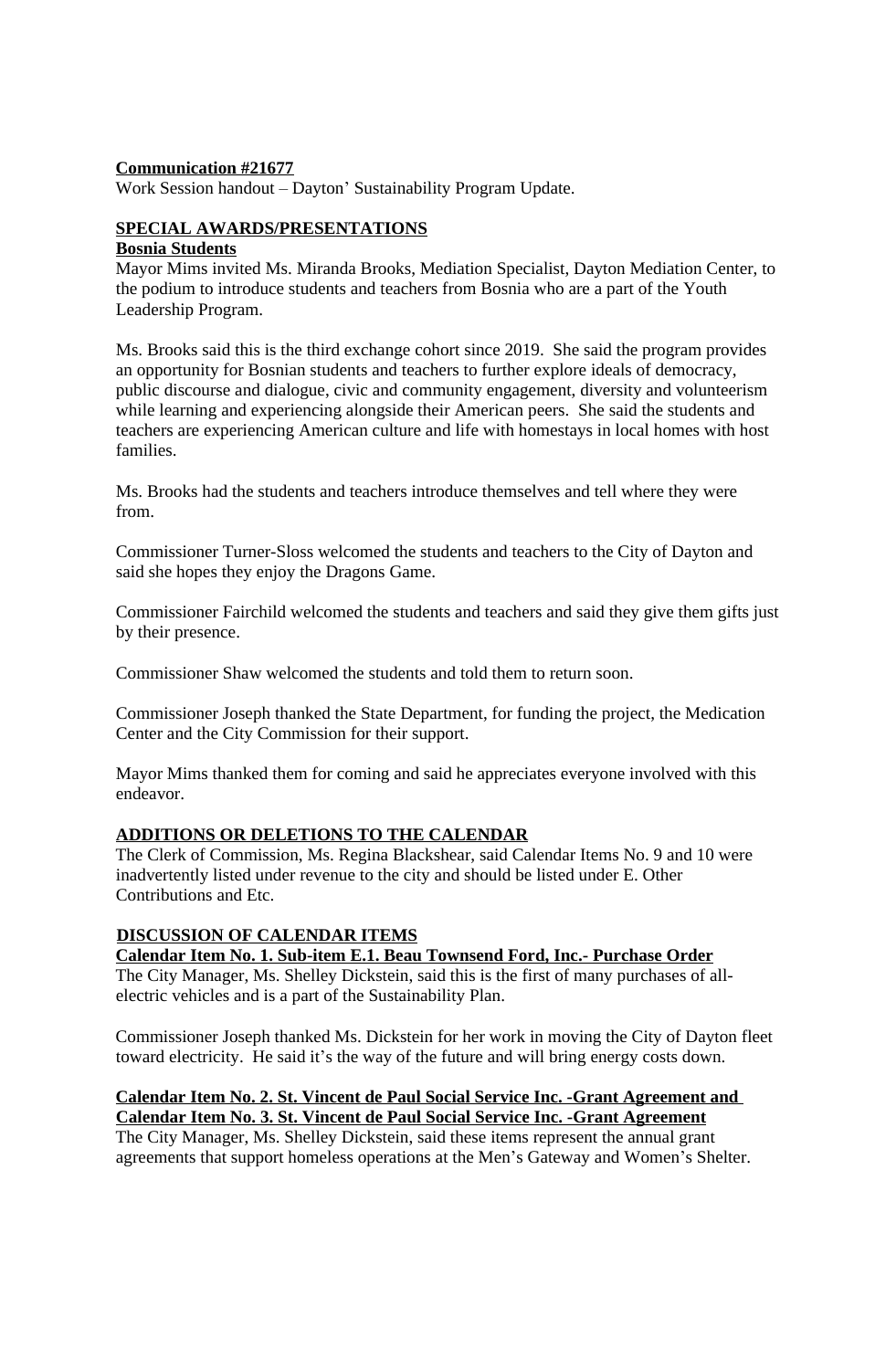Commissioner Joseph highlighted the work of the Homeless Policy Board on the grant agreements. He said the community brought together one system to communicate the needs of homelessness and working toward ending homelessness.

# **Calendar Item No. 4. Double Jay Construction-Award of Contract, Calendar Item No. 5. Double Jay Construction-Award of Contract and Calendar Item No. 6. Municipal & Contractors Sealing Products - Award of Contract**

The City Manager, Ms. Shelley Dickstein, said these items are significant construction projects that had multiple bids and met goal participation set by the Human Relations Council.

Ms. Dickstein said Calendar Items No. 4 and No. 6 continue the Asset Management Capital Reinvestment Program to replace and strengthen water and storm utilities.

**Emergency Resolution No. 6441-22- Approving the Submission of a Grant Application for the Fiscal Year 2023 Ohio Airport Grant Program to the Ohio Department of Transportation, Office of Aviation; Authorizing the Acceptance of a Grant from the State of Ohio Department of Transportation, Office of Aviation in an Amount not to Exceed Five Hundred Thousand Dollars and Zero Cents\$500,000.00) on behalf of the City of Dayton; and Declaring an Emergency.**

Commissioner Turner-Sloss commended Aviation staff Mr. Gil Turner, Director of Aviation, and Ms. Elizabeth Spreng, for the grant application.

## **REPORTS**

 **1. Purchase Orders, Agreements and Contracts: (All contracts are valid until delivery is complete or through December 31st of the current year).**

# **AVIATION**

**A1. ADB Safegate Americas Holding, Inc. dba Safegate Americas LLC** (airfield signs, lighting and control equipment as needed through 12/31/23) **\$50,000.00**

# **FIRE**

**A2. Security Fence Group, Inc.** (security fencing with installation services as needed through 12/31/22) **\$15,000.00**

#### **FIRE**

**B1. Parr Public Safety Equipment** (two truck vaults with accessories and installation services) **16,442.12**

#### **INFORMATION TECHNOLOGY**

**C1. CDW Government, Inc.** (subscription licenses, hardware security tokens and technical support) **62,123.04**

## **POLICE**

**D1. Dell Marketing LP** (twenty-five (25) Dell brand Latitude laptops) **25,058.00**

## **PUBLIC WORKS**

**E1. Beau Townsend Ford, Inc.** (one new 2022 all electric pick-up truck) **42,000.00**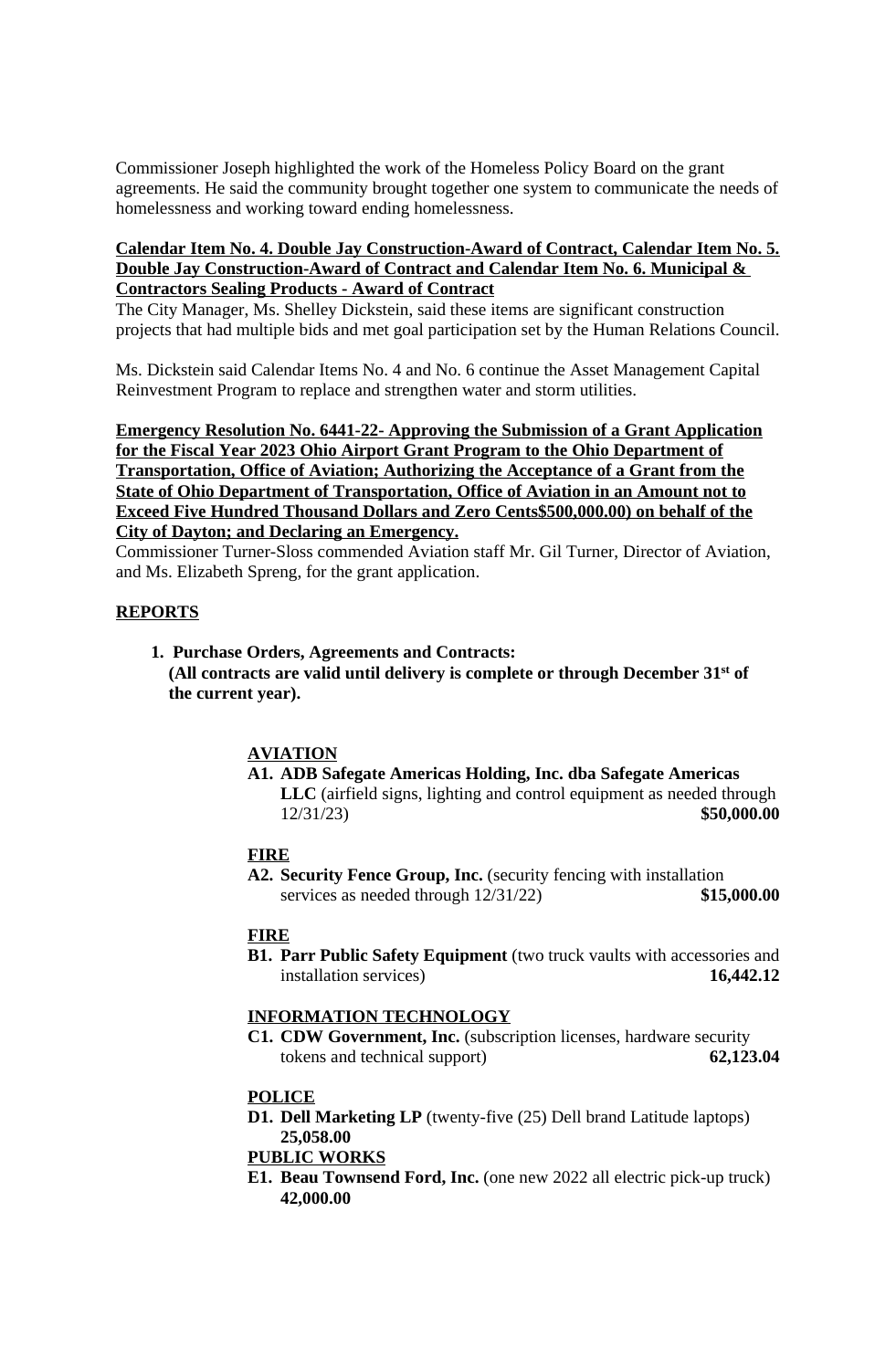- **E2. Graybar Electric Supply, Inc.** (street lighting poles, materials and related items as needed through 12/31/22) **10,000.00**
- **E3. Deere & Company** (two commercial riding mowers and five commercial stand-on mowers) **61,573.82**

#### **RECREATION**

- **F1. First Student, Inc.** (transportation for 2022 summer camp programs) **11,298.50**
- **WATER**
- **G1. A-C Equipment Services Corp** (four replacement roller and shim tires) **142,550.00**
- **G2. FCX Performance, Inc.** (Limitorque brand electric actuators, parts, repairs and services as needed through 12/31/25) **72,500.00**
- **G3. Jack Doheny Companies, Inc.** (One new Vactor brand combination sewer cleaner) **428,674.00**
- **G4. Ohio CAT – P0220589** (one new Caterpillar brand backhoe) **138,592.00**
- **G5. Ohio CAT – P0220864** (one new hydraulic mulcher attachment)  **39,049.00**

-Depts. of Aviation, Fire, Information Technology, Police, Public Works, Recreation and Water **Total: \$1,115,860.48**

1. **St Vincent de Paul Social Services, Inc. – Grant Agreement –**Emergency Solutions Grant – CARES ACT Program Subrecipient Agreement to provide outreach and supportive services for homeless individuals and families through the Ohio Charlie Program - Department of Planning, Neighborhoods and Development/Development.

> **\$67,500.00 (Thru 9/30/22)**

2. **St Vincent de Paul Social Services, Inc. – Grant Agreement –** 2021 Emergency Solutions Grant Program Subrecipient Agreement to provide funding for maintenance and operations as the St. Vincent de Paul Gateway Shelters for homeless individuals and families – Department of Planning, Neighborhoods and Development/Development **\$301,977.60 (Thru 12/31/26)**

#### **B. Construction Contracts:**

- 3. **Double Jay Construction, Inc. – Award of Contract –** Euclid and Superior Avenue Storm Sewer Improvements (10% SBE and 4.5% MBE Participation Goal/10% SBE and 4.5% MBE Participation Achieved) - Department of Water/Water Engineering. **\$859,320.00 (Thru 10/31/23)**
- 4. **Double Jay Construction, Inc. – Award of Contract –** for 2022 East Second Street Cycle Track Re-Bid (7% DBE Participation Goal/7% DBE Participation Achieved) (Federal Construction Funds) – Department of Public Works/Civil Engineering. **\$578,806.50 (Thru 12/01/24)**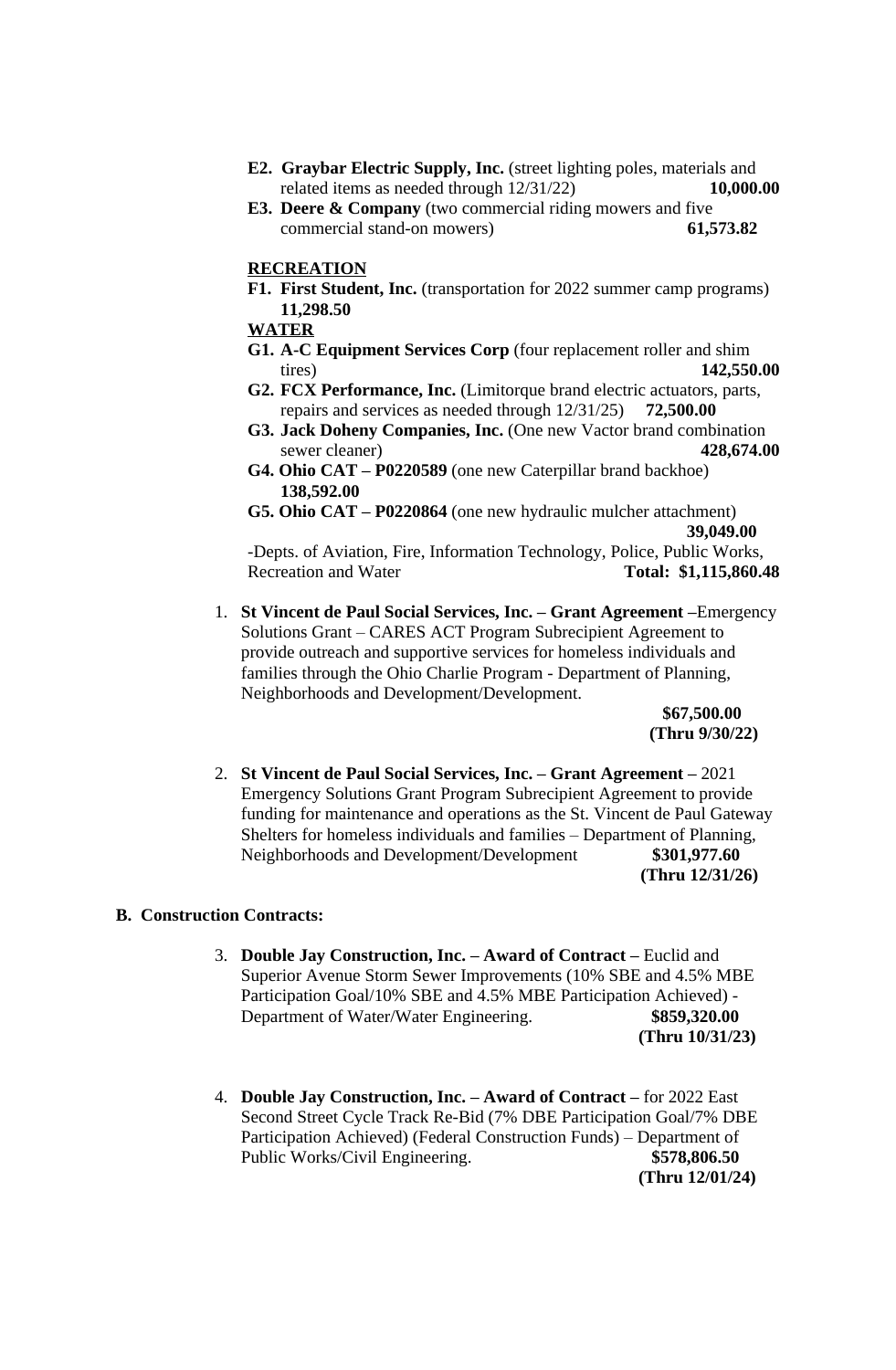5. **Municipal & Contractors Sealing Products** – **Award of Contract –** for Linden Heights Storm Sewer Rehabilitation (5% SBE, 10% MBE, & 5% WBE Participation Goal/5% SBE, 10.5% MBE, and 5% WBE Participation Achieved) – Department of Public Works/Civil Engineering.

 **\$678,256.94 (Thru 12/30/23)**

# **C. Revenue to City:**

- 6. **CareSource Management Group, LLC** – **Contract Modification**  for use of parking spaces at the surface parking lot located at the southeast corner of North Jefferson and East Second Street - Department of Public Works/Property Management **\$708,350.00 (Thru 12/31/26)**
- 7. **Dayton Express Cab Co.** – **Contract Modification**  second renewal of the airport taxicab operating agreement - Department of Aviation/AP Admin & Finance **\$64,000.00 (Thru 5/31/24)**
- 8. **Crown Personnel Service, Inc. – Payment of Voucher –** for payment of invoices for temporary staffing services – Clerk of Commission. **\$5,764.00**
- 9. **Ohio Newspapers, Inc. dba Dayton Daily News** – **Payment of Voucher**  for payment of invoices for mandatory publishing services – Clerk of Commission. **\$5,686.02**

## **CITIZENS' COMMENTS ON CALENDAR ITEMS**

There were no citizen comments on calendar items.

## **APPROVAL OF CITY MANAGER'S REPORTS**

**Commissioner Shaw made the motion to approve the City Manager's Reports Commissioner Fairchild seconded the motion. The City Manager's Reports were approved with a 5-0 vote. Voting in the affirmative were Mayor Mims, Commissioners Joseph, Shaw, Fairchild and Turner-Sloss.**

## **LEGISLATION**

## **EMERGENCY ORDINANCES – FIRST READING**

**Emergency Ordinance No. 31975-22-** Authorizing a Third Amendment to the Purchase and Sale Agreement for the Transfer of Real Estate Known as Deeds Point for a Public Purpose, and Declaring an Emergency.

**Commissioner Shaw moved that this being an emergency measure for the immediate consideration of the Emergency Ordinance. Commissioner Fairchild seconded the motion. The motion was passed with a 5-0 vote. Voting in the affirmative were Mayor Mims, Commissioners Joseph, Shaw, Fairchild and Turner-Sloss.**

**Emergency Ordinance No. 31976-22-** Authorizing the Grant of a Real Estate Easement, and Declaring an Emergency.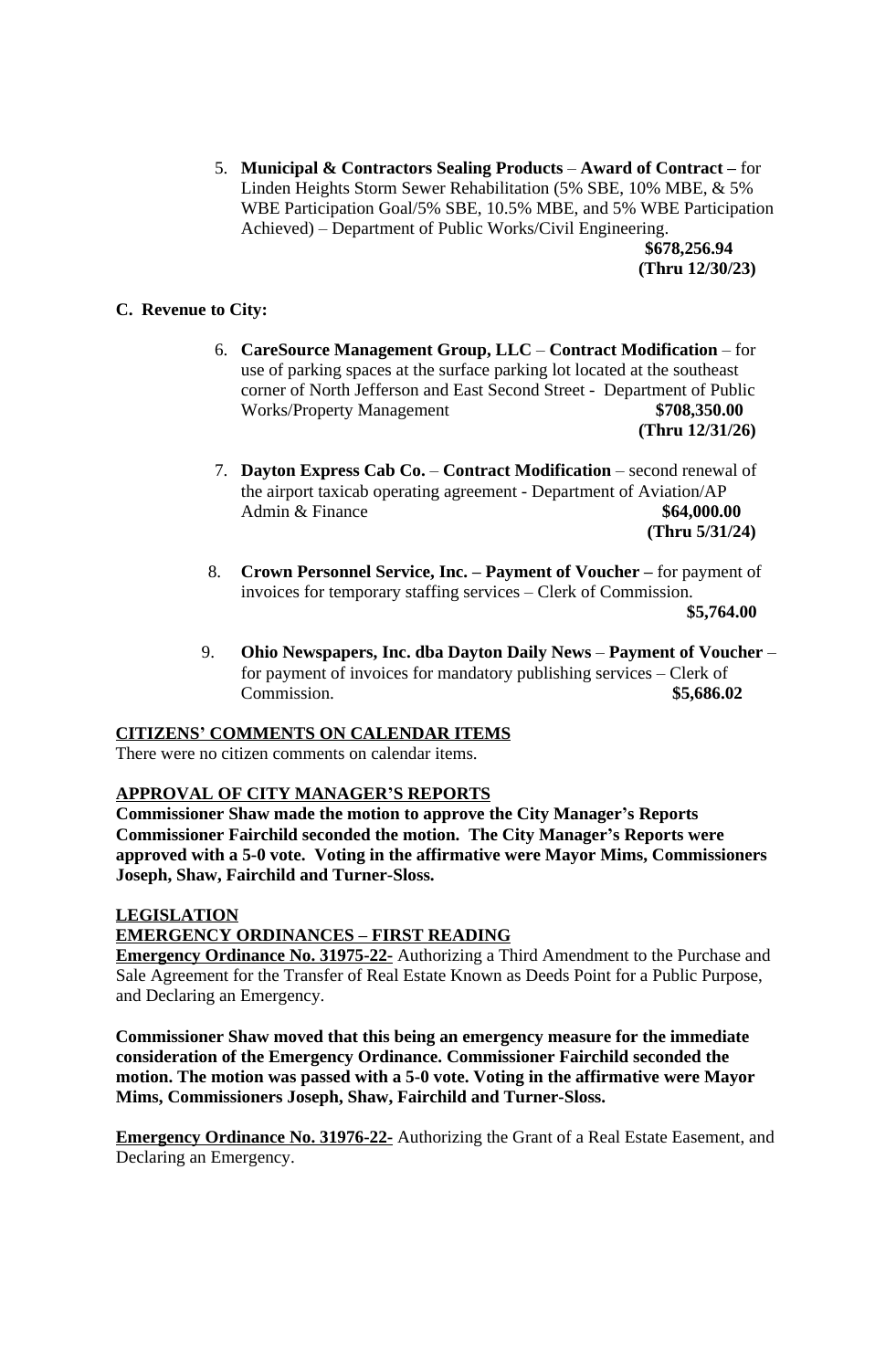**Commissioner Fairchild moved that this being an emergency measure for the immediate consideration of the Emergency Ordinance. Commissioner Shaw seconded the motion. The motion was passed with a 5-0 vote. Voting in the affirmative were Mayor Mims, Commissioners Joseph, Shaw, Fairchild and Turner-Sloss.**

# **EMERGENCY RESOLUTION – FIRST READING**

**Emergency Resolution No. 6641-22-** Approving the Submission of a Grant Application for the Fiscal Year 2023 Ohio Airport Grant Program to the Ohio Department of Transportation, Office of Aviation; Authorizing the Acceptance of a Grant from the State of Ohio Department of Transportation, Office of Aviation in an Amount not to Exceed Five Hundred Thousand Dollars and Zero Cents (\$500,000.00) on behalf of the City of Dayton; and Declaring an Emergency.

**Commissioner Tuner-Sloss moved that this being an emergency measure for the immediate consideration of the Emergency Resolution. Commissioner Joseph seconded the motion. The motion was adopted with a 5-0 vote. Voting in the affirmative were Mayor Mims, Commissioners Joseph, Shaw, Fairchild and Turner-Sloss.**

# **EMERGENCY ORDINANCE – SECOND READING**

**Emergency Ordinance No. 31974-22-** Authorizing the Transfer of Certain Parcels Located at the Southwest Corner of W. Third Street and Edwin C. Moses Boulevard to Montgomery County for the Relocation of the Wright "B" Flyer Statute, and Declaring an Emergency.

**The question being shall Emergency Ordinance No. 31974-22 be passed. A roll call vote was taken resulting in a 5-0 vote. Voting in the affirmative were Mayor Mims, Commissioners Joseph, Shaw, Fairchild and Turner-Sloss. The Emergency Ordinance was passed.**

# **ORDINANCE -SECOND READING**

**Ordinance No. 31973-22-** Amending Section 34.01 of the Revised Code of General Ordinances Relating to the Divisions of the Department of Police.

**The question being shall Ordinance No. 31973-22 be passed. A roll call vote was taken resulting in a 5-0 vote. Voting in the affirmative were Mayor Mims, Commissioners Joseph, Shaw, Fairchild and Turner-Sloss. The Ordinance was passed.**

# **RESOLUTION – SECOND READING**

**Resolution No. 6640-22-** Authorizing the City Manager, or Her Designee, to Apply for, Accept, and Enter into H2Ohio Grant Funding Agreements Administered by the State of Ohio on Behalf of the City of Dayton, Ohio for Construction and/or Design Projects.

**The question being shall Resolution No. 6640-22 be adopted. A roll call vote was taken resulting in a 5-0 vote. Voting in the affirmative were Mayor Mims, Commissioners Joseph, Shaw, Fairchild and Turner-Sloss. The Resolution was adopted.**

## **CITIZENS' COMMENTS**

Citizens' comments were received from the following:

1. **Ms. Tasha Rountree, 4609 St. James Ave.-** spoke about the expungement of records process.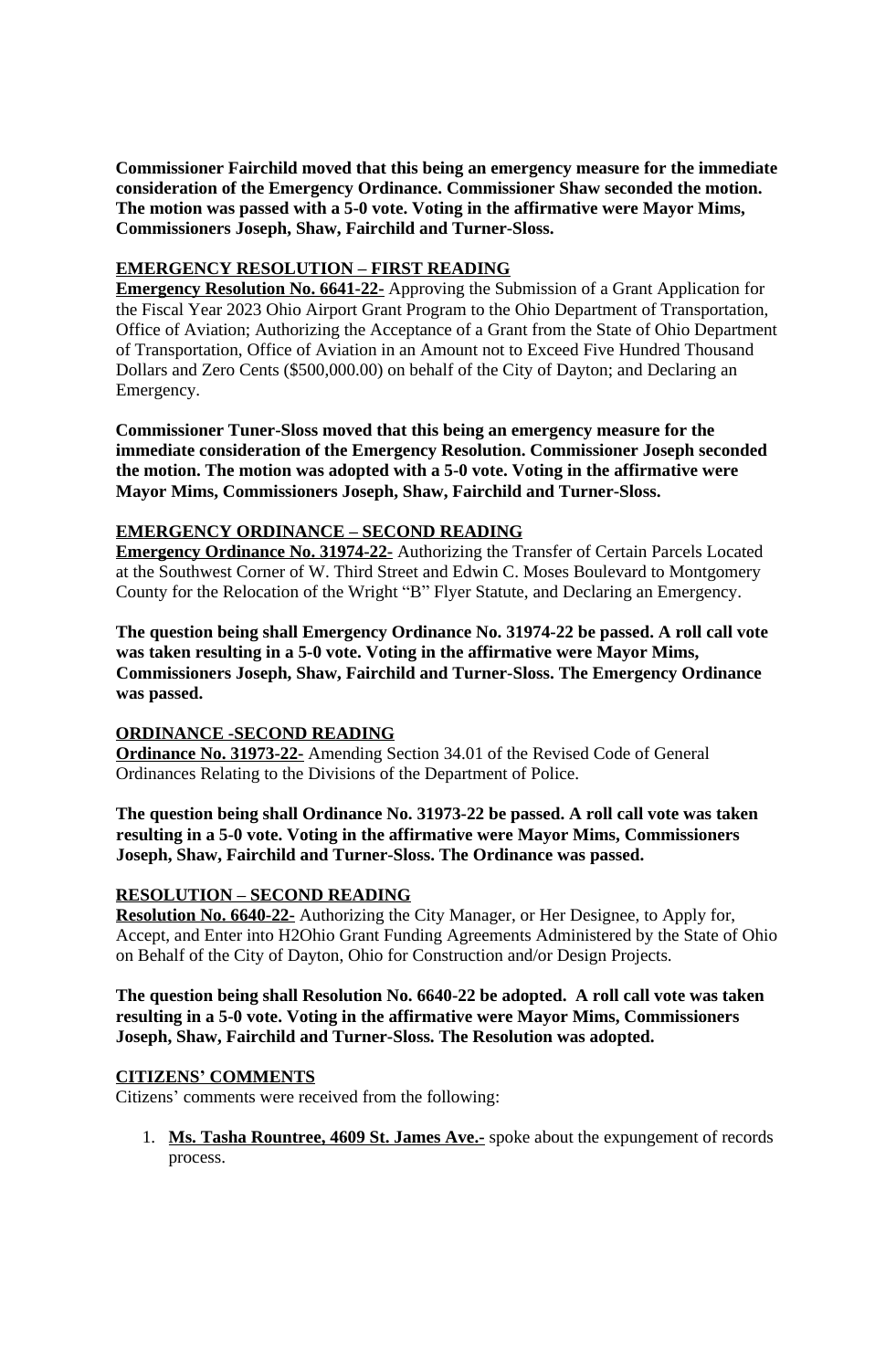- 2. **Ms. Allyson Youngblood, 111 Livingston Ave.** spoke about the drug (suboxone) treatment center in her neighborhood (Livingston Ave.), the reunifying of the Brooks twins, and the Clifford Owensby incident.
- 3. **Mr. Willie Feaster, No Address** spoke about being falsely accused of an allegation.

#### **COMMENTS BY THE CITY MANAGER**

The City Manager, Ms. Shelley Dickstein, had no closing comments.

#### **COMMENTS BY THE CLERK OF COMMISSION**

The Clerk of Commission, Ms. Regina D. Blackshear, had no closing comments.

## **COMMENTS BY THE CITY COMMISSION**

#### **Commissioner Turner-Sloss**

Commissioner Turner-Sloss congratulated the candidates of the Fire Department promotions.

Commissioner Turner-Sloss thanked the residents of the City of Dayton for coming to the meeting and sharing their concerns.

Commissioner Turner-Sloss commended the Human Relations Council and said on Thursday, April 21, 2022, there will be the Small Business Opportunity Forum at the Dayton West Library from 8:30 a.m. until 12:00 noon.

Commissioner Turner-Sloss thanked Mr. Stovall and staff for their work on cleaning up dumping and littering in the City of Dayton.

#### **Commissioner Fairchild**

Commissioner Fairchild highlighted students from Dominion Academy attending the City Commission meeting for their government class.

Commissioner Fairchild highlighted the CAB meeting and the Human Relations Council.

Commissioner Fairchild highlighted Earth Day, Safe-On-Saturday and Balling for Brest Cancer.

#### **Commissioner Shaw**

Commissioner Shaw highlighted a Mini-Air Camp at the Dayton International Airport.

#### **Commissioner Joseph**

Commissioner Joseph highlighted the passing of Mr. John White, he expressed condolences to the family.

# **Mayor Mims**

Mayor Mims highlighted the passing of Ms. Margaret Peters, Community Activist and Mr. Willie Walker, Former Executive Director of the Dayton Urban League.

Mayor Mims highlighted the Kenta Graduation Service at Wright State University, Soul Touches Ribbon Cutting on Sinclair Street, and the Induction of Commissioner Shaw into the Skyscrapers Hall of Fame.